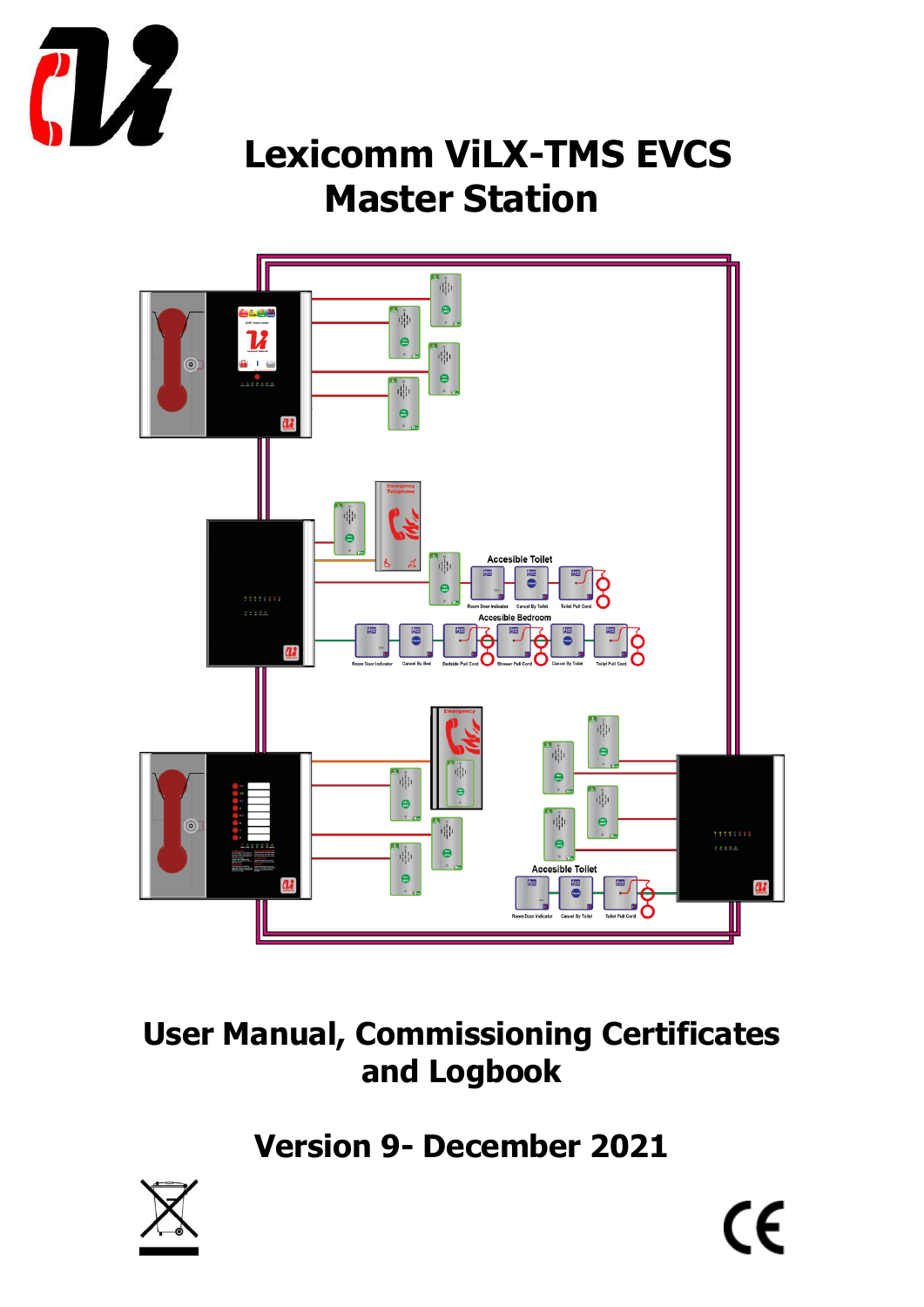

### **Table of Contents**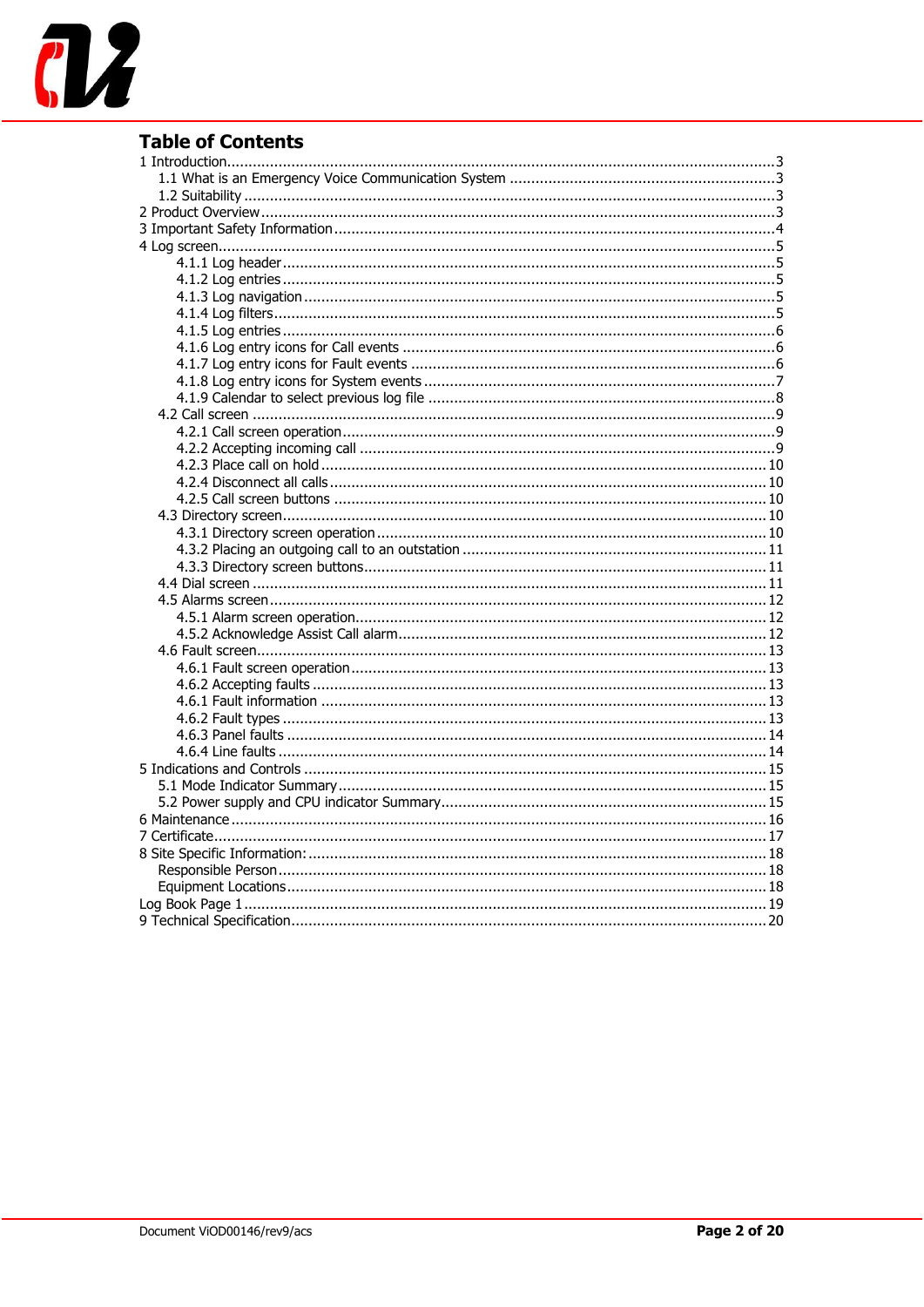### <span id="page-2-0"></span>**1 Introduction**

#### <span id="page-2-1"></span>**1.1 What is an Emergency Voice Communication System**

An Emergency Voice Communication System, or EVCS, is a system that allows voice communication in either direction between a central control point and a number of other points throughout a building or building complex, particularly in an emergency situation. The control points, or outstations by which they are more commonly referred, generally comprise of a Type A outstation, a Type B outstation, or a Type C Combined Type outstation. "Assist Call" emergency assistance alarm systems can also be incorporated into the EVCS.

EVCS is generally required in the following situations:

In any building or sports or similar venue where there are disabled people, or people who may have difficulty negotiating the evacuation route. In buildings with phased evacuation and/or firefighting lifts where it facilitates secure communications for building managers, fire wardens, and attending fire officers. At sports venues and similar complexes, where it will assist stewards in controlling the evacuation of the area in an emergency.

The Lexicomm ViLX-TMS Emergency Voice Communications System (EVCS) is designed to fully comply with BS5839 Part 9:2021 for use as a Fire Telephone system, Disabled Refuge Call system or as a combined system when both Fire Telephones and Disabled Refuge Points are required.

#### <span id="page-2-2"></span>**1.2 Suitability**

Fire telephone systems are recommended for all public buildings and multi-story buildings over four floors by BS9999.

Disabled Refuge systems are required in all buildings other than pure dwelling houses over one story. Refuge areas should be provided at each storey exit to every protected stairway as directed in Building Regulations Approved Document B1.

Emergency Assist Alarm Systems as recommended by BS8300 and Building Regulations Approved Document M, including the remote accept facility required.

### <span id="page-2-3"></span>**2 Product Overview**

The Lexicomm EVCS has been designed around a total network concept so all of the Lexicomm panels have inbuilt networking.

The system comprises 3 types of panel; ViLX-TMS touch screen master station (hereafter referred to as TMS), the ViLX-228 2 to 8 line master station (hereafter referred to as LX228) and a ViLX-EX8 system expander panel (hereafter referred to as EX8). For Lexicomm systems in excess of 8 lines a TMS must be used as the master station, the system can then be expanded by the use of an EX8 or LX228 in blocks of 8 lines up to a maximum system capacity of 512 lines. Additional TMS panels can be used wherever indication and control is required i.e. Fire Control rooms and building reception.

The wiring is a ring and spur topology with outstations being wired on radial spurs from any master station or system expander panel. The EX-8 and any TMS or LX228 are wired in a ring network up to a maximum of 64. The EX-8 would typically be sited in convenient locations close to the outstations i.e. risers or stairwells resulting in short vertical wiring runs. The LX228 can be used to provide local control of up to 8 lines within a building this can then report back to a TMS which can provide overall control of an entire site.

In this way a very large system can be completed with a minimum of cabling coming back the master station via the network ring.

Additionally, the "Assist Call" emergency assistance alarm system can either be connected to the same line with an outstation, or connected to a dedicated line. As each line is powered from the TMS or EX8, the outstations and the "Assist Call" emergency assistance alarm system do not require a separate power supply unit. This has the additional benefit of each line being fully monitored and battery backed up.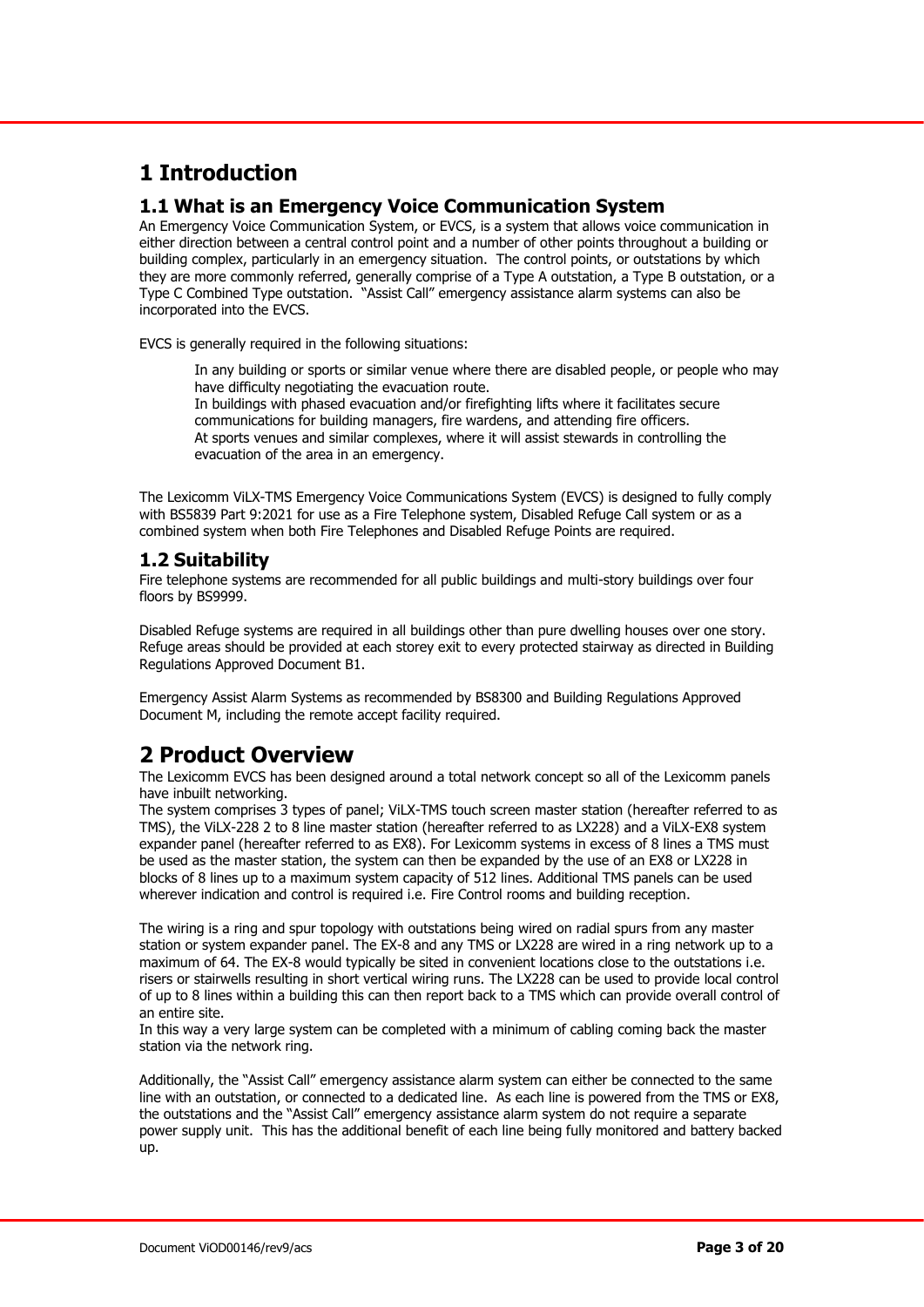

### <span id="page-3-0"></span>**3 Important Safety Information**

This Equipment must only be installed and maintained by a suitably skilled and competent person.

This Equipment is defined as Class 1 in EN60065 (Low Voltage Directive) and must be EARTHED.



Each TMS and EX8 requires a 3A spur, returning to a breaker clearly marked "**EVCS DO NOT TURN OFF"**.

If the TMS, LX228 and the EX8 are distributed around a site, it is essential that all panels are on the same mains phase, as they are classified TEN 230V. Powering from different phases can mean a 440V potential can be present in a panel during a major fault incident.



### **Anti-static handling guidelines**

Make sure that electrostatic handling precautions are taken immediately before handling PCBs and other static sensitive components.

Before handling any static-sensitive items, operators should get rid of any electrostatic charge by touching a sound safety earth. Always handle PCBs by their sides and avoid touching any components.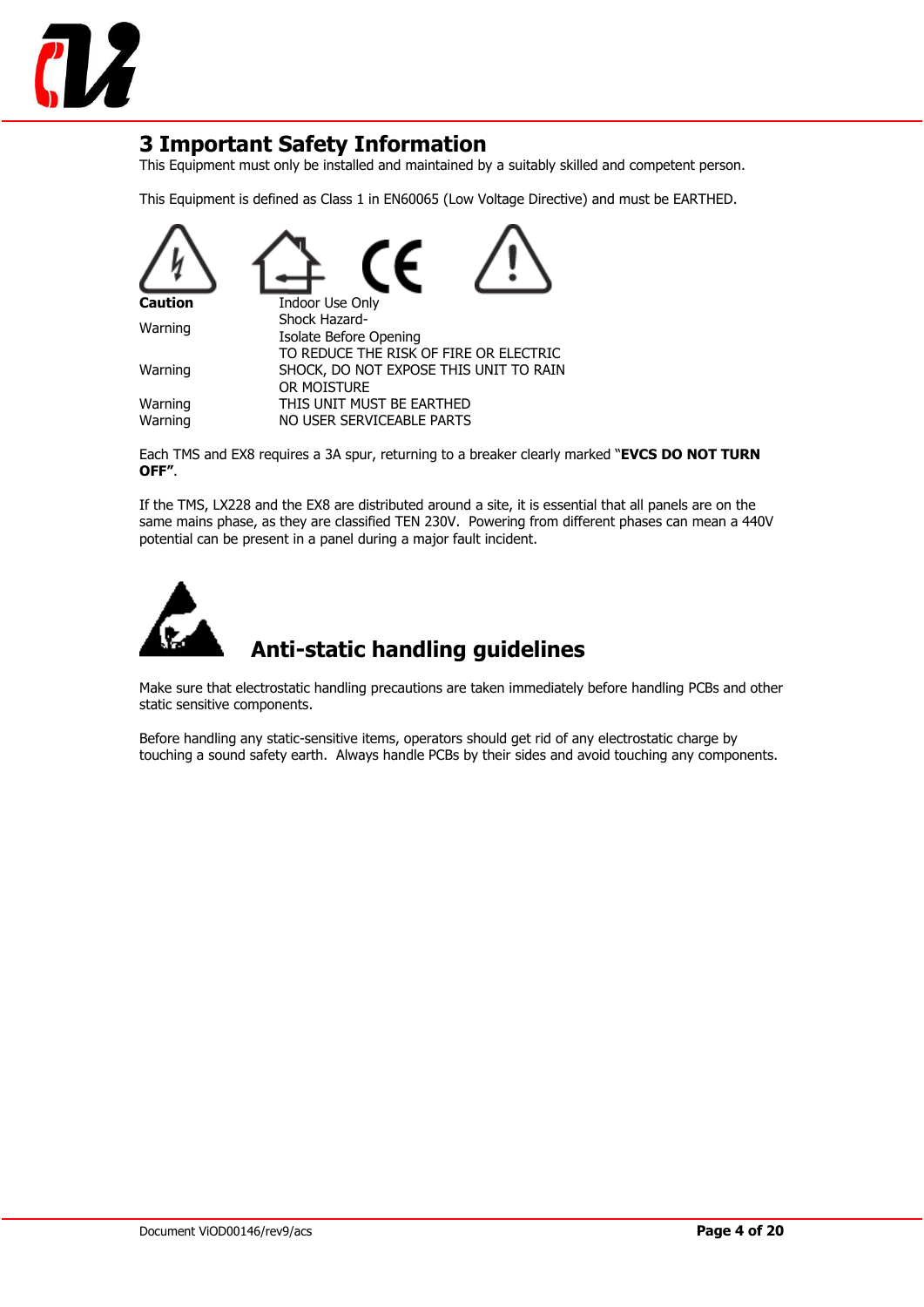### <span id="page-4-0"></span>**4 Log screen**

When an event occurs, that event is added to the log file. Each day has a different log file. Each log file can contain up to 65,535 events. All log files are stored on the attached Micro SD card. The log files are stored in CSV format, so they can be imported from the Micro SD card into a spreadsheet for analysis.

There are 3 different categories of events:

Calls: all outstation events, master handset events, and alarm events. Faults: all fault occurred and fault cleared events.

Events: all operating system events.

<span id="page-4-1"></span>The different categories are colour coded for easy identification.

#### **4.1.1 Log header**

The log header contains details for the current log file shown.



| Date           | Date of log shown       |
|----------------|-------------------------|
| Entry          | Range for entries shown |
| No. of entries | Total number of entries |

#### <span id="page-4-2"></span>**4.1.2 Log entries**

This section shows details for up to 8 events. Each entry has:

Icon detailing type of event. Time event occurred. If fault event, shows if fault occurred or cleared. Event text.

#### <span id="page-4-3"></span>**4.1.3 Log navigation**

If there are more than 8 entries in the log, then not all entries will be shown. The log can be navigated using the following options:

Scroll the screen by:

Touching the text of any entry, then move finger up or down Pressing one of the navigation buttons shown on screen Pressing the left or right navigation buttons on the panel below the screen

The navigation buttons shown on screen are:

| $\overline{144}$      | Move to first page.    |
|-----------------------|------------------------|
| $\blacktriangleright$ | Move to next page.     |
| $\blacktriangleleft$  | Move to previous page. |
| $\blacktriangleright$ | Move to last page.     |
|                       | Show calendar screen   |

#### <span id="page-4-4"></span>**4.1.4 Log filters**

There are 3 different categories of entries: **Calls**, **Faults**, and **Events**. By pressing the relevant button, the entries for that category can be shown or hidden.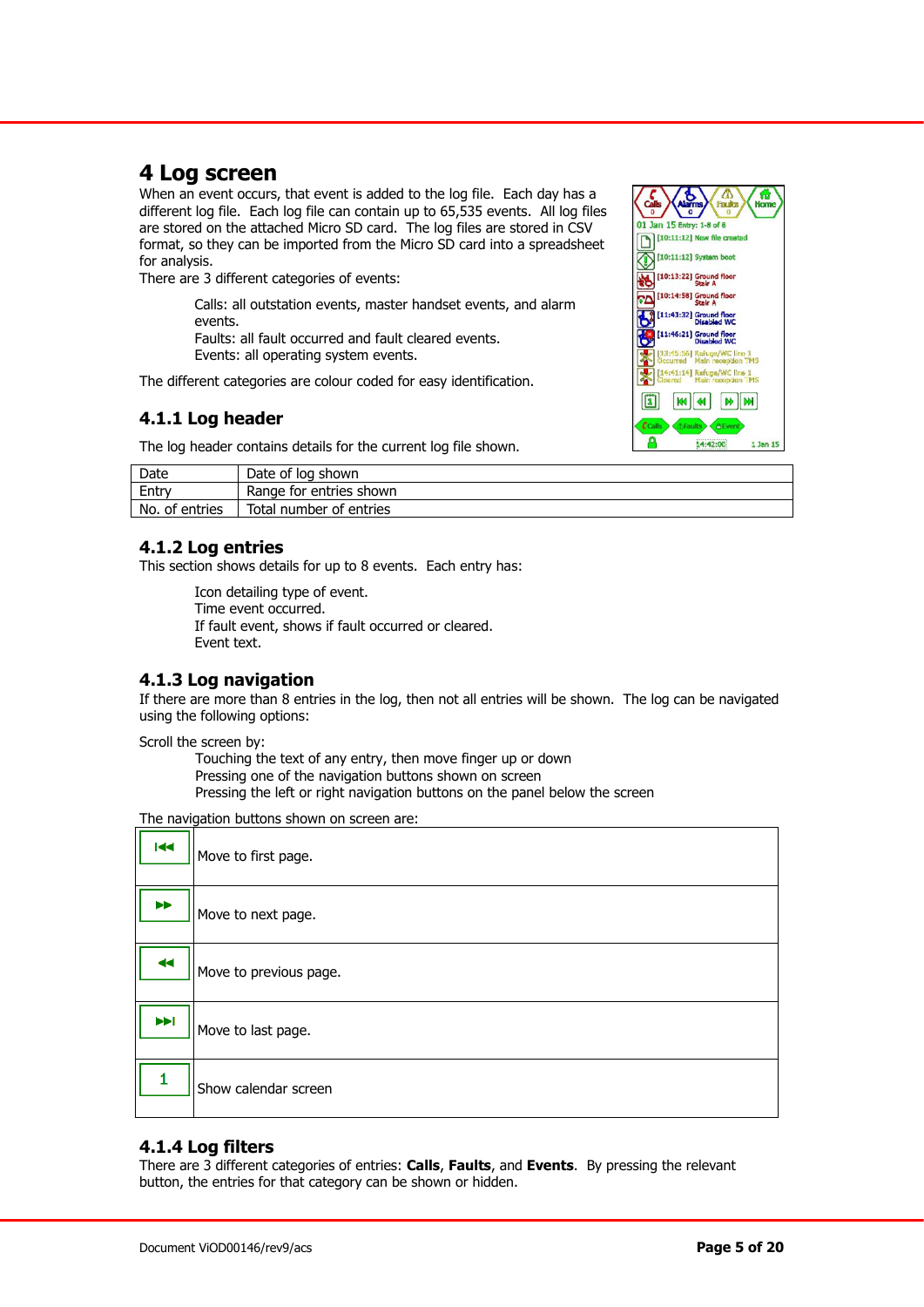

#### <span id="page-5-0"></span>**4.1.5 Log entries**

Each log entry is specified by an icon, a description of the entry, the time of the entry, and if the entry refers to a fault, additional information on whether the fault has occurred or cleared.

#### <span id="page-5-1"></span>**4.1.6 Log entry icons for Call events**

The following is a list of icons associated with call events:

| Incoming Type A outstation call.                                 |
|------------------------------------------------------------------|
| Incoming Type B outstation call.                                 |
| Conversation with Type A outstation.                             |
| Conversation with Type B outstation.                             |
| Type A outstation on hold.                                       |
| Type B outstation on hold.                                       |
| Master handset off hook.                                         |
| Master handset, Type A outstation, or Type B outstation on hook. |
| Assist call alarm activated.                                     |
| Assist call alarm acknowledged.                                  |
| Assist call alarm cancelled.                                     |

#### <span id="page-5-2"></span>**4.1.7 Log entry icons for Fault events**

The following is a list of icons associated with fault events:

| $\frac{1}{2}$    | Line open circuit.  |
|------------------|---------------------|
| <mark>図</mark> 图 | Line short circuit. |
| ≍                | Line earth fault.   |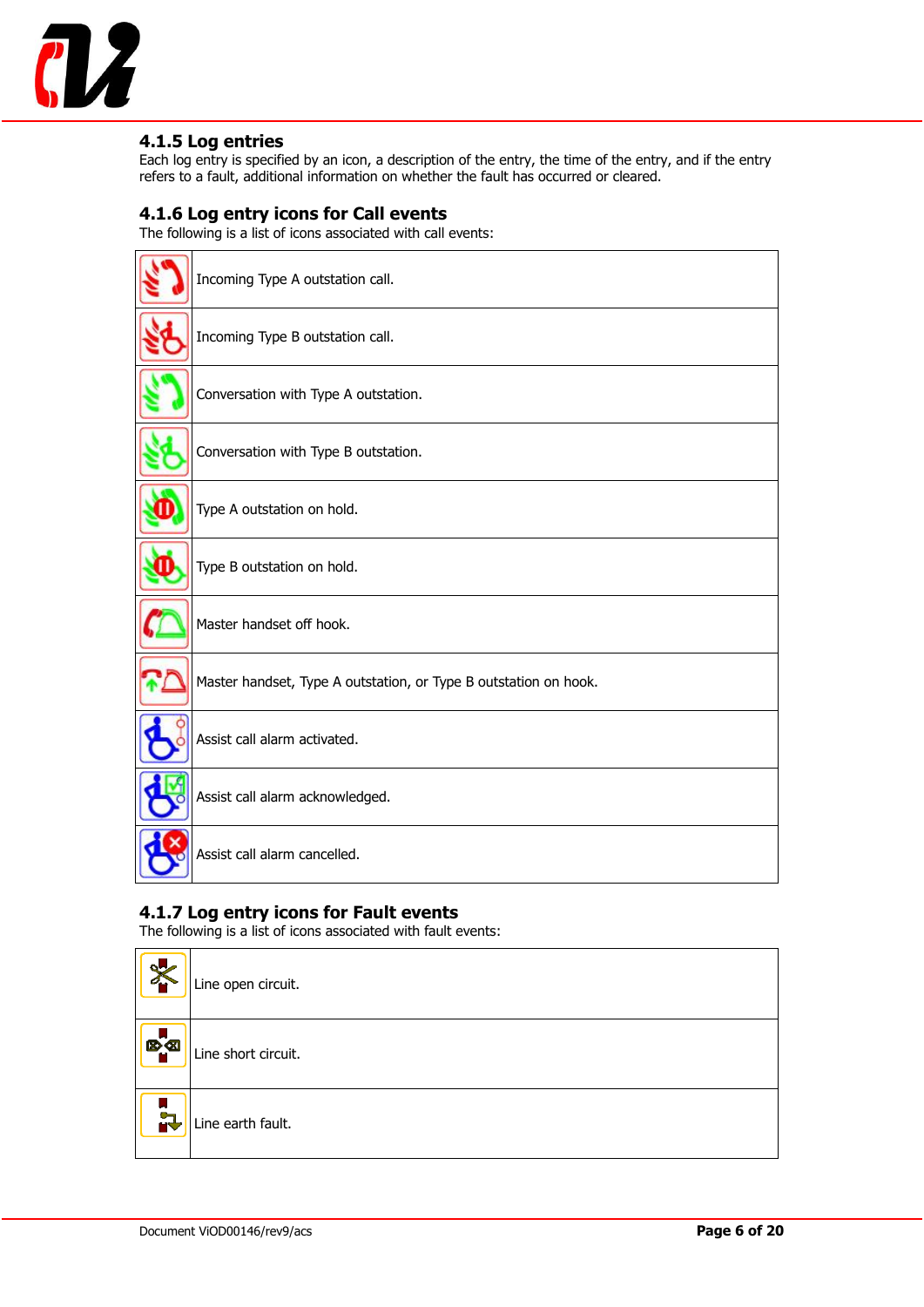|                                                                              | Line card missing associated with this line. |
|------------------------------------------------------------------------------|----------------------------------------------|
|                                                                              | Master handset open circuit.                 |
|                                                                              | Master handset short circuit.                |
| ∼'<br>بالم ف                                                                 | Network audio open circuit.                  |
| ۰,<br>ۈل <i>ۇ</i><br>Xa                                                      | Network audio short circuit.                 |
|                                                                              | Network data fault.                          |
|                                                                              | Mains failure.                               |
|                                                                              | Battery open circuit.                        |
|                                                                              | Battery short circuit.                       |
|                                                                              | Battery impedance fault.                     |
| $\begin{smallmatrix} \mathbf{0} \ \mathbf{0} \ \mathbf{0} \end{smallmatrix}$ | CPU fault.                                   |
| $\Delta$                                                                     | Faults accepted.                             |

#### <span id="page-6-0"></span>**4.1.8 Log entry icons for System events**

The following is a list of icons associated with system events:

| New log file created.           |
|---------------------------------|
| System powered and initialised. |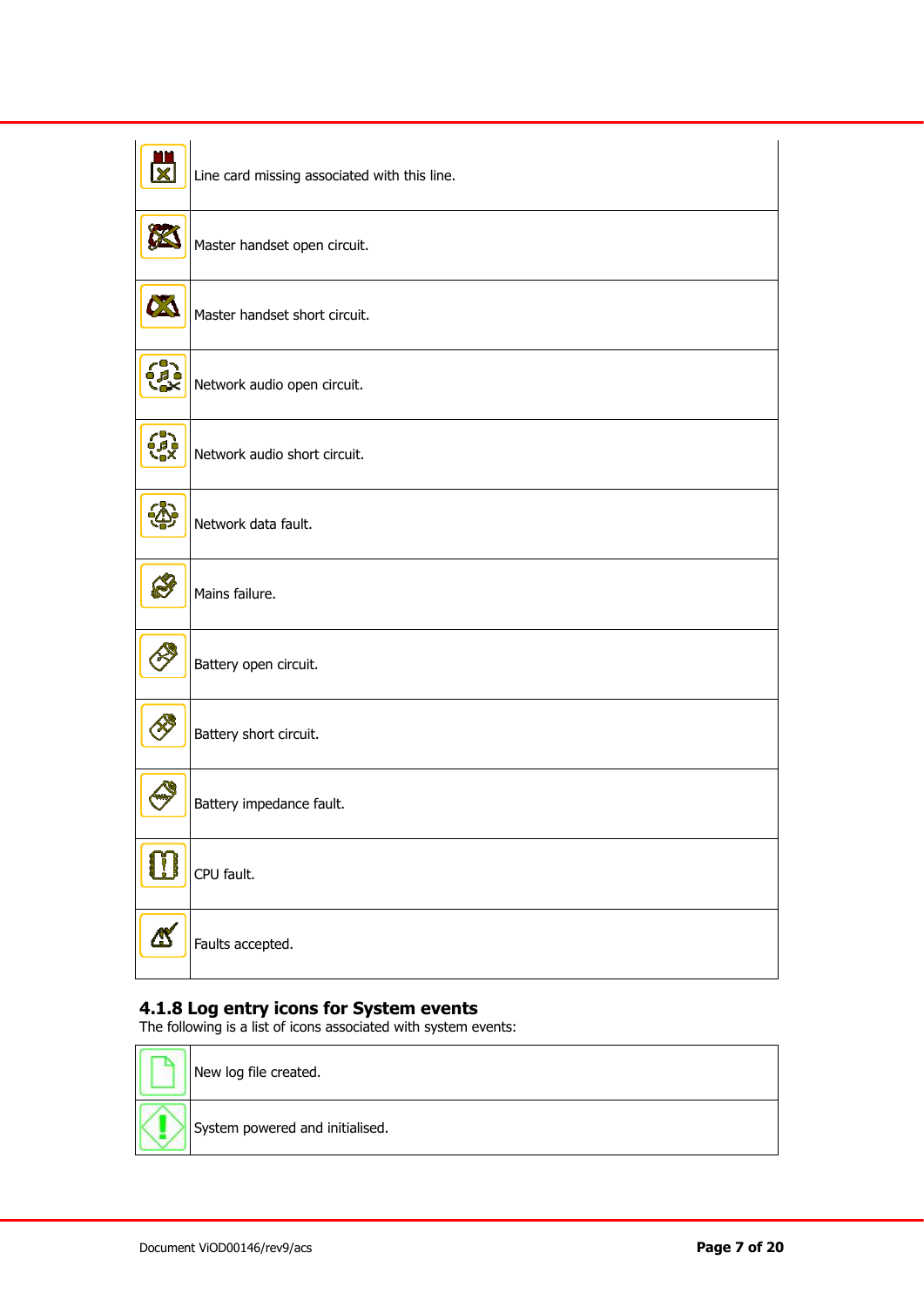

| Watchdog reset                                                      |
|---------------------------------------------------------------------|
| Time and date changed.                                              |
| Configuration loaded from SD card                                   |
| Configuration saved to SD card                                      |
| Site name changed                                                   |
| Panel name changed                                                  |
| Panel type and network monitoring changed                           |
| Line monitoring, day enable, night enable, and fault enable changed |
| Outstation name changed                                             |
| Assist Call alarm name changed                                      |
| Fault text for line changed                                         |
| Access level 2 log in                                               |
| Access level 2 log out                                              |
| Access level 3 log in                                               |
| Access level 3 log out                                              |

#### <span id="page-7-0"></span>**4.1.9 Calendar to select previous log file**

The log for each day is stored as a Comma Separated Variable (CSV) file on the attached Micro SD card. The log for a specific day can be recalled by pressing the calendar button on the log screen, and selecting the desired day on the calendar.

The calendar shows all days for the month displayed. The month can be changed by using the  $\leq$  and  $>$ buttons. If there is a log for a specific day, that day will be highlighted. If the day is not highlighted, then there will have been no log entries generated on that day, thus no file will have been created for that day.

Press a highlighted day to show the log for that day.

Note: by leaving the log screen to view either the Home, Faults, Calls, or Alarms, when the log screen is shown again, the log for the current day will be shown, and not the historic log.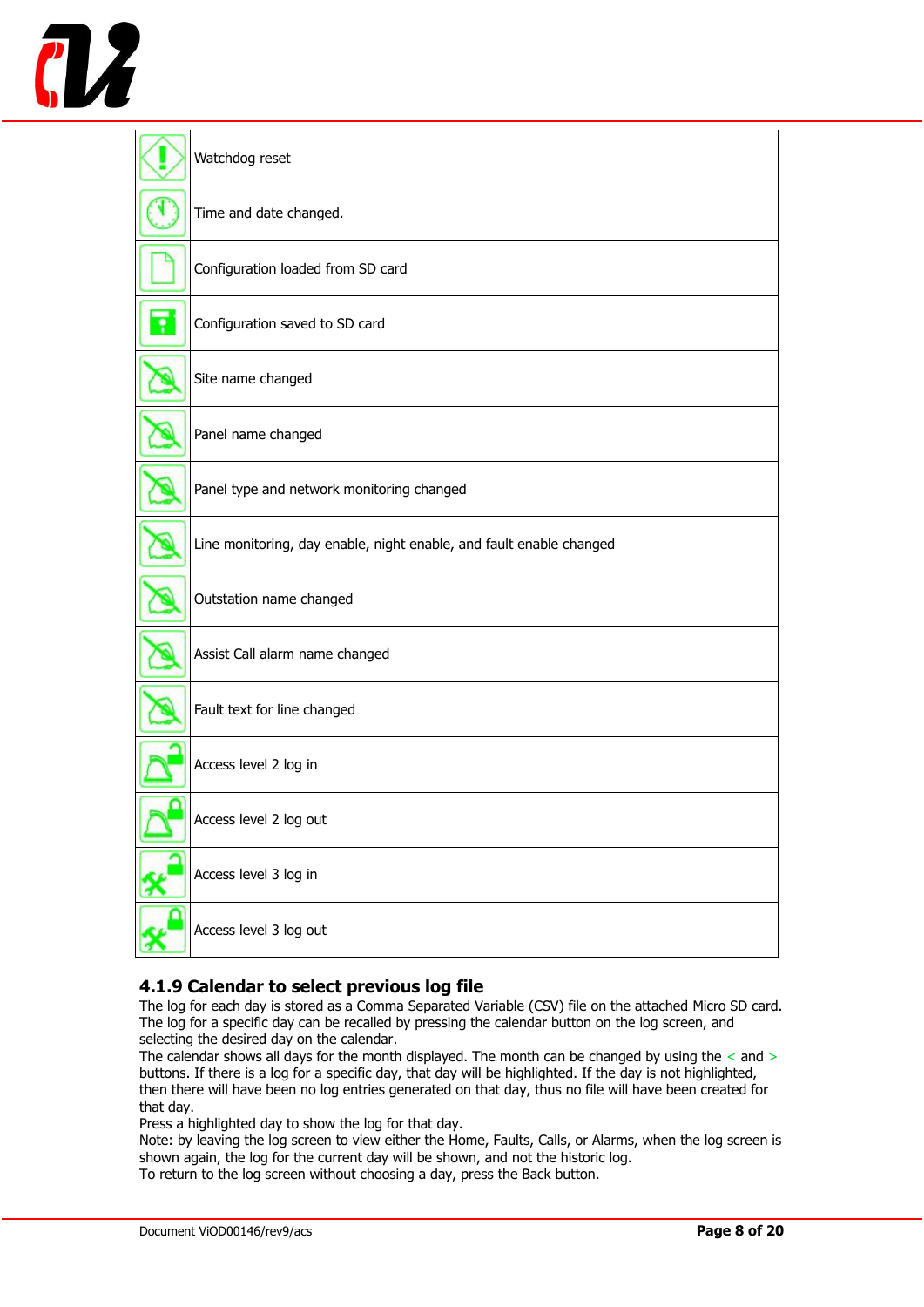#### <span id="page-8-0"></span>**4.2 Call screen**

The call screen is used to control the calls and conversations from outstations.

The outstations can be Fire Telephones (Type A) or a Disabled Refuge Points (Type B).

Type A outstation can be combined with a Type B to form a Type C outstation.

 However, the indication of the call depends whether it was the Type A or the Type B that is in use.

When an outstation is in use, an icon appears that shows the state of that outstation.

The text associated with outstation is shown next to the icon. The outstation status icons are:

| Incoming Type A outstation call.     |
|--------------------------------------|
| Incoming Type B outstation call.     |
| Conversation with Type A outstation. |
| Conversation with Type B outstation. |
| Type A outstation on hold.           |
| Type B outstation on hold.           |
| Type A connected to remote panel.    |
| Type B connected to remote panel.    |

The extension number, panel address and line number of the central highlighted call is displayed below the call list.

#### <span id="page-8-1"></span>**4.2.1 Call screen operation**

An entry can be selected by pressing the icon next to the name. Pressing the middle navigation button selects the central highlighted entry.

Scroll through the directory by either scrolling the screen or using the page navigation buttons until the desired outstation is displayed on screen (or is the central entry if using the middle navigation button).

Scrolling is accomplished by touching the outstation text and moving the finger up or down as appropriate.

The left and right navigation buttons beneath the screen can also be used to scroll the directory.

#### <span id="page-8-2"></span>**4.2.2 Accepting incoming call**

An incoming Type A outstation call has the  $\mathcal{L}$  icon. An incoming Type B outstation has the  $\mathcal{L}$ character.

To accept the incoming call:

1. Lift the master handset off its cradle.

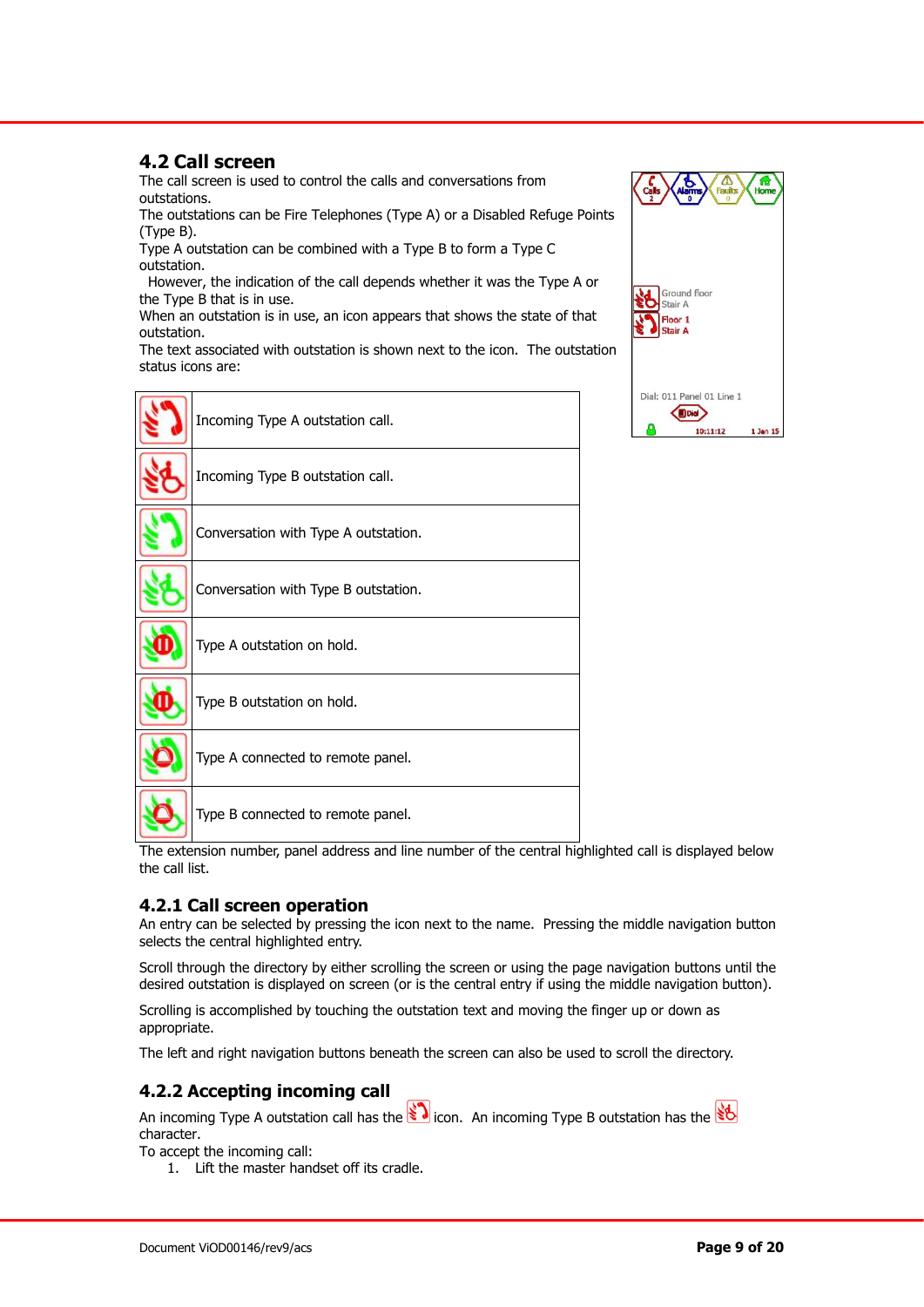

- 2. Scroll through the list until the desired call is on screen (or is the central call, in white, if using the middle navigation button to control the call).
- 3. Press the icon for the selected call or press the middle navigation button below the screen to select the central call.

The icon will change to  $\leq 1$  for a Type A outstation, or  $\leq 1$  for a Type B outstation. This indicates that a conversation is now possible with the selected outstation.

#### <span id="page-9-0"></span>**4.2.3 Place call on hold**

If a conversation is to be put on hold:

- 1. Scroll through the list until the desired call is on screen (or is the central call, in white, if using the middle navigation button to control the call).
- 2. Press the icon for the selected call, or press the middle navigation button below the screen to select the central call.

The icon will change to  $\circledcirc$  for a Type A outstation, or  $\circledcirc$  for a Type B outstation. This indicates that this conversation has now been placed on hold. If there was also another ongoing conversation as part of a conference call, this other conversation will still be active.

#### <span id="page-9-1"></span>**4.2.4 Disconnect all calls**

Placing the master handset back onto its cradle will disconnect all calls. All conversations will end, and the affected outstations will revert to incoming call. Any outstations on hold will be taken off hold and will revert to incoming call.

To stop the incoming call, the outstation must be cancelled at source, i.e. the person at the outstation must cancel the call, either by placing the Type A outstation back onto its cradle, or by pressing the call/cancel button on the Type B outstation.

#### <span id="page-9-2"></span>**4.2.5 Call screen buttons**

The buttons associated with the call screen are:

ENam Shows directory screen which allows user to choose from the list of allowed extensions.

**Dial** Shows dial screen which allows user to dial a line by entering extension number.

#### <span id="page-9-3"></span>**4.3 Directory screen**

To place a call to an outstation, the master handset has to be off hook. Thus, if the master handset is on the cradle, a screen appears informing the user to pick up the master handset.

The directory screen shows the list of all outstations available to this TMS, with 7 outstations displayed on screen at any one time. The icon next to each outstation shows the state of that outstation.

Master handsets for remote panels are also shown on this screen. The master handset name displayed is the name for this panel. The remote master handset is considered the same as an outstation in regards to operating it.

The text below the directory list shows the extension number for the selected outstation, along with the panel and line index.

The outstations are shown in alphabetical order.

#### <span id="page-9-4"></span>**4.3.1 Directory screen operation**

An entry can be selected by pressing the icon next to the name. Pressing the middle navigation button selects the central highlighted entry.

Scroll through the directory by either scrolling the screen or using the page navigation buttons until the desired outstation is displayed on screen (or is the central entry if using the middle navigation button).

Scrolling is accomplished by touching the outstation text and moving the finger up or down as appropriate.

The left and right navigation buttons beneath the screen can also be used to scroll the list.

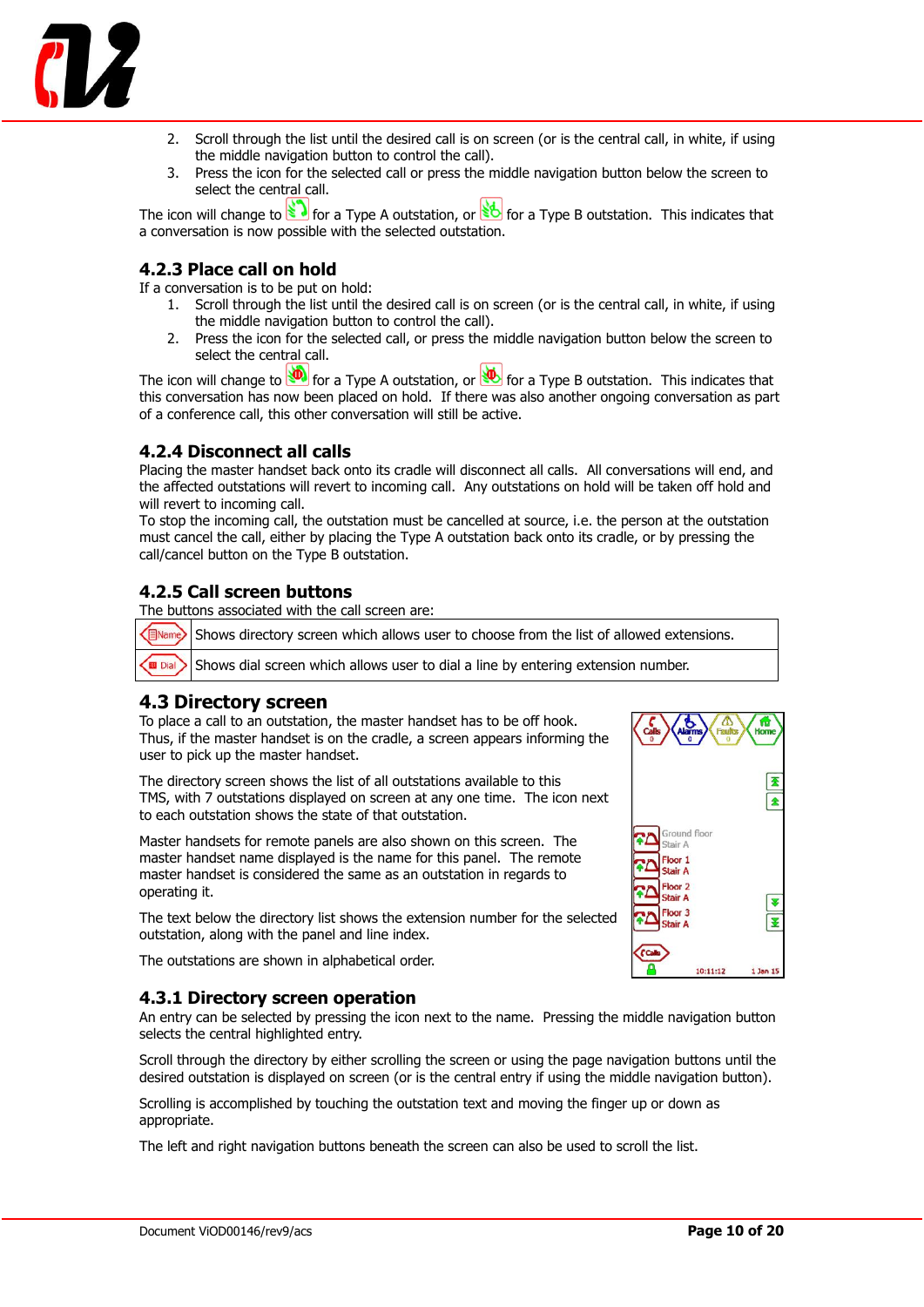The  $\bar{\mathbf{z}}$  button moves to first directory entry.

The  $\Box$  button moves the directory up one page.

The  $\blacktriangleright$  button moves the directory down one page.

The  $\mathbf{E}$  button moves to the last directory entry.

#### <span id="page-10-0"></span>**4.3.2 Placing an outgoing call to an outstation**

To place an outgoing call to an outstation:

- 1. Lift the master handset off the cradle.
- 2. Press the icon on screen for the desired outstation or press the middle navigation button below the screen to select the central entry.

The TMS will switch to the call screen, and the outstation text will appear with the icon  $\Box$  to indicate the master is calling the outstation. When the outstation answers, the conversation will commence immediately.

#### <span id="page-10-1"></span>**4.3.3 Directory screen buttons**

The buttons associated with the directory screen are:

| $\left\langle \text{Calls} \right\rangle$ Shows the call screen. |
|------------------------------------------------------------------|
| Shows dial screen which                                          |

Shows dial screen which allows user to dial a line by entering extension number.

#### <span id="page-10-2"></span>**4.4 Dial screen**

To place a call to an outstation, the master handset has to be off hook. Thus, if the master handset is on the cradle, a screen appears informing the user to pick up the master handset.

The dial screen is used to call any outstation by entering the extension number for that outstation. The extension number is a 3 digit number. The first 2 digits are the panel network address, and the third digit is the line number for that outstation (always between 1 and 8)

When the extension number is entered, the name for that line is displayed. If the line is valid, the dial button appears. If the line is not defined, a warning message is displayed.

To call that outstation, press the  $\overline{\text{C}^{\text{Dial}}}$  button.



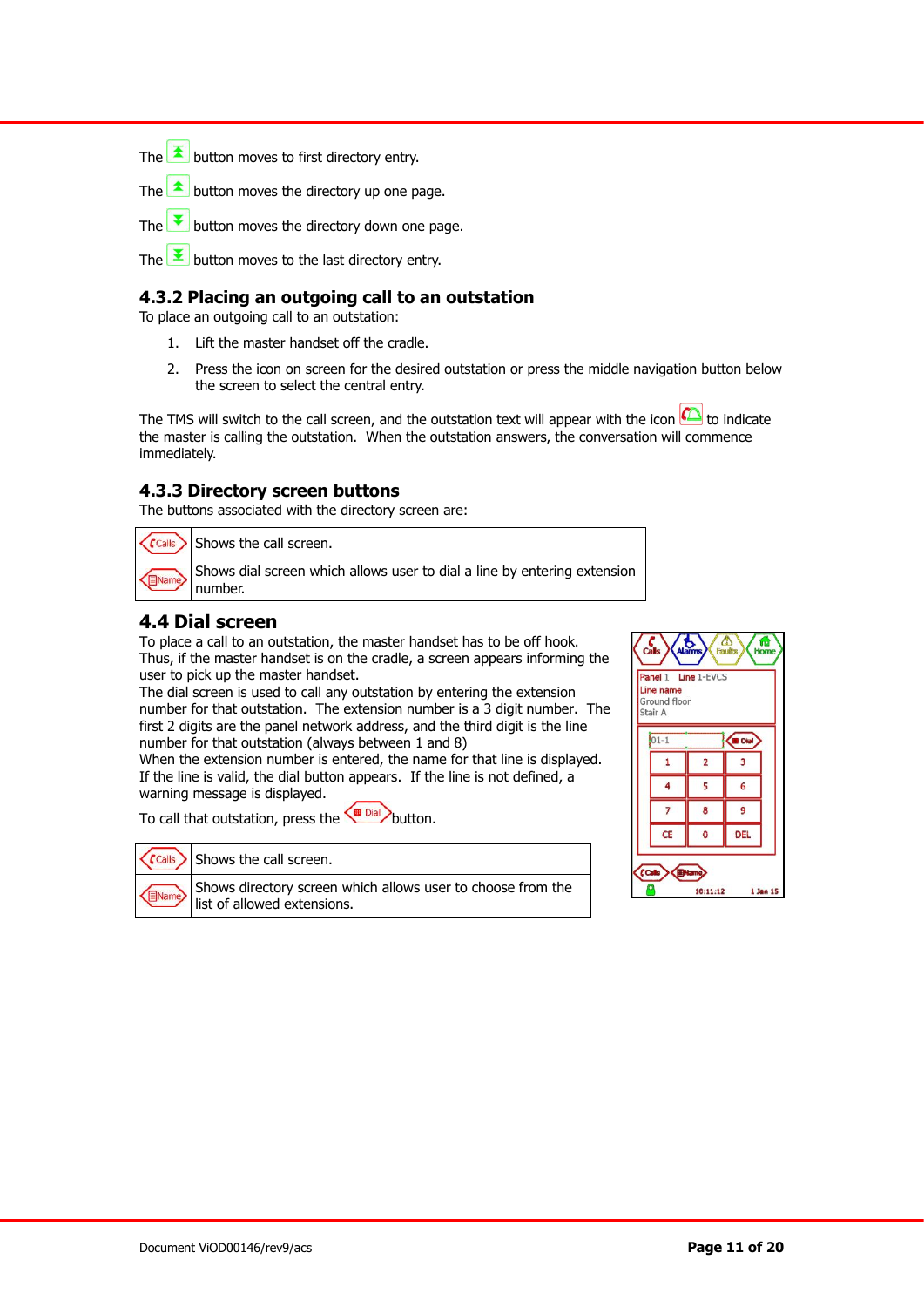

#### <span id="page-11-0"></span>**4.5 Alarms screen**

**Ground floor** Disabled WC Alarm: 011 Panel 01 Line 1  $10:11:12$ 1 Jan 15

Any active or acknowledged Assist Call alarm is shown on the Alarms screen.

If there is one alarm, it is shown in the centre of the screen, with the alarm text in white, and the icon showing the status of the alarm. This alarm is the selected alarm.

If there is more than one alarm, the other alarms are shown either above or below the selected alarm, with the alarm text in blue.

The Assist Call alarm states are:



The panel address and line number for the central highlighted alarm is displayed below the alarm list.

#### <span id="page-11-1"></span>**4.5.1 Alarm screen operation**

An alarm can be selected by pressing the icon next to the name. Pressing the middle navigation button selects the central highlighted alarm.

Scroll through the directory by either scrolling the screen or using the page navigation buttons until the desired alarm is displayed on screen (or is the central alarm if using the middle navigation button).

Scrolling is accomplished by touching the alarm text and moving the finger up or down as appropriate.

The left and right navigation buttons beneath the screen can also be used to scroll the list.

#### <span id="page-11-2"></span>**4.5.2 Acknowledge Assist Call alarm**

To acknowledge an alarm:

- 1. Scroll through the alarms until the desired alarm is on screen (or is the central alarm if using the middle navigation button).
- 2. Press the alarm icon on screen or press the middle navigation button below the screen.

This will acknowledge that alarm, and the icon will change to represent this.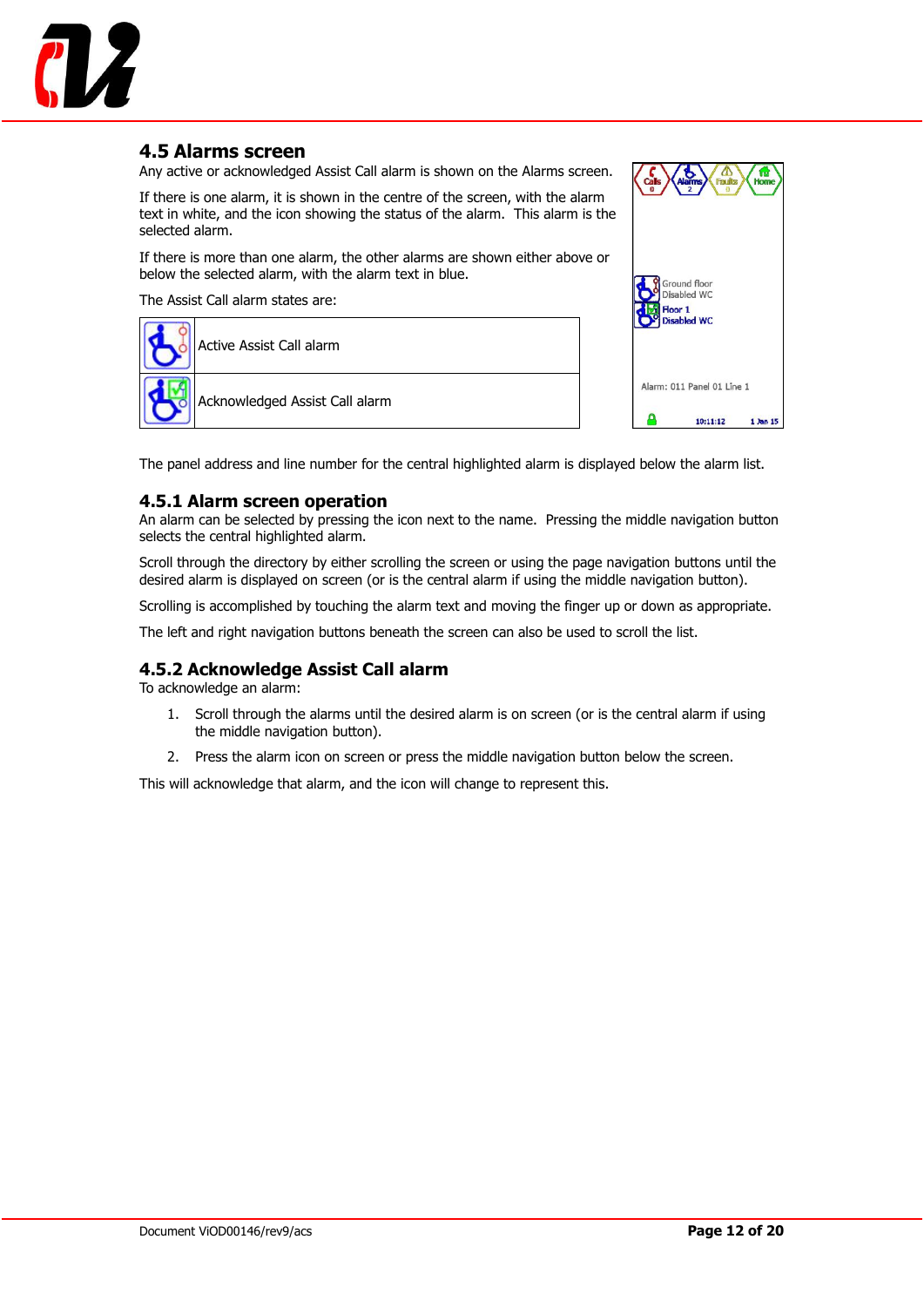<span id="page-12-4"></span>**4.6.2 Fault types**

#### <span id="page-12-0"></span>**4.6 Fault screen**

The fault screen shows all faults that are current on every panel on the network.

If there is one current fault, is shown in the centre of the screen, with the fault text in white, and the icon showing the type of fault. The fault text is either the panel name, if it is a panel fault, or the customisable fault text for the appropriate line if is it a line fault. The icon depicts the type of fault, and the fault status line at the bottom of the screen describes the type of fault for the central highlighted fault only.

If there is more than one current fault, these faults are shown above and below the selected fault, with the fault text in yellow.

<span id="page-12-1"></span>The accept button  $\frac{1}{2}$  is shown if there are unaccepted faults.

#### **4.6.1 Fault screen operation**

If there is more than one fault, the faults can be scrolled by touching the screen where the fault text is, and moving the finger up or down as appropriate.

<span id="page-12-2"></span>The left and right navigation buttons located beneath the screen can also be used to scroll the fault list.

#### **4.6.2 Accepting faults**

If the current faults are unaccepted, the accept button  $\sqrt{\text{Accept}}$  is shown. Additionally, the fault buzzer will be sounding, and the general fault status LED below the screen will be flashing.

To accept the faults, press the  $\sqrt{\text{Accept}}$  button.

When faults are accepted, the **button will disappear, the fault buzzer will cease, and the general** fault status LED will stop flashing, and be illuminated.

If a new fault occurs, the panel will revert back to the unaccepted state, the fault buzzer will resound,

and the general fault status LED will start flashing. The **CACCEPO** button will be shown again. If a fault has been accepted, but not cleared within 8 hours of accepting the fault, the panel will revert back to the unaccepted fault state again. This will re-sound the fault buzzer, flash the general fault

<span id="page-12-3"></span>status LED, and the  $\bigotimes^{\text{Accept}}$  button will be shown.

#### **4.6.1 Fault information**

Press the fault icon to view additional information about the fault. The information provided is:

| Fault            | Type of fault                                                                                        |
|------------------|------------------------------------------------------------------------------------------------------|
| Time             | Time and date when fault occurred                                                                    |
| Panel name       | Name of panel where fault occurred                                                                   |
| Network address  | Network address of panel where fault occurred                                                        |
| Panel type       | Type of panel where fault occurred – TMS, EX8,<br>LX228, or None                                     |
| Line number      | Index of line in fault. This is only shown if the fault<br>is a line fault or a master handset fault |
| Line type        | Type of line in fault. This is only shown if the fault<br>is a line fault or a master handset fault  |
| Line description | Fault description of line in fault. This is only shown<br>if the fault is a line fault               |

The faults can be split into 2 general categories: panel faults and line faults.

#### Line open circuit Time 10:11:12 1 Jan 15 Panel name Main reception Refuge panel Network address 1 Panel type TMS Line number 1 Line type EVCS Line description Ground floor Stair A











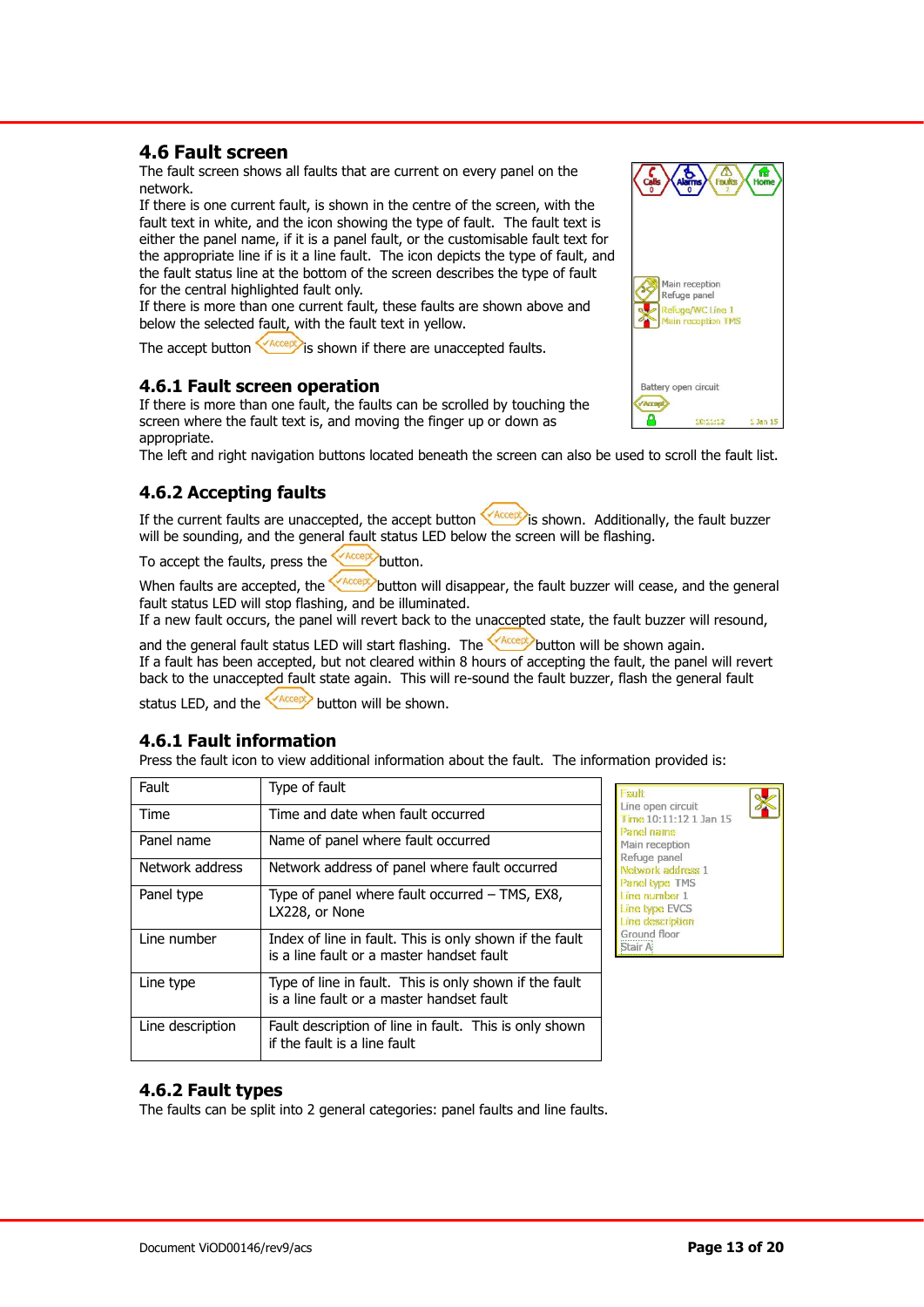

#### <span id="page-13-0"></span>**4.6.3 Panel faults**

Panel faults are faults that occur on the panel itself. These are:

| Ø              | Mains power fault                             |
|----------------|-----------------------------------------------|
| $\mathscr{B}$  | Battery missing or open circuit               |
| $\mathscr{B}$  | Battery short circuit                         |
| <b>AND</b>     | Battery impedance fault                       |
| X              | Master handset missing or open circuit        |
| 63             | Master handset short circuit                  |
| $\bf{C}$       | CPU failed or watchdogged                     |
| $\mathbb{C}^3$ | Network audio open circuit on indicated port  |
| $\mathcal{L}$  | Network audio short circuit on indicated port |
| 4              | Network data fault                            |
|                | Panel missing                                 |

#### <span id="page-13-1"></span>**4.6.4 Line faults**

Line faults are faults that occur on a line attached to the panel. These are:

| $\overline{\mathbf{X}}$      | Line open circuit or end-of-line missing |
|------------------------------|------------------------------------------|
| <b>B</b>                     | Line short circuit                       |
| i<br>R                       | Line earth fault                         |
| m<br>$\overline{\mathbf{x}}$ | Line card missing                        |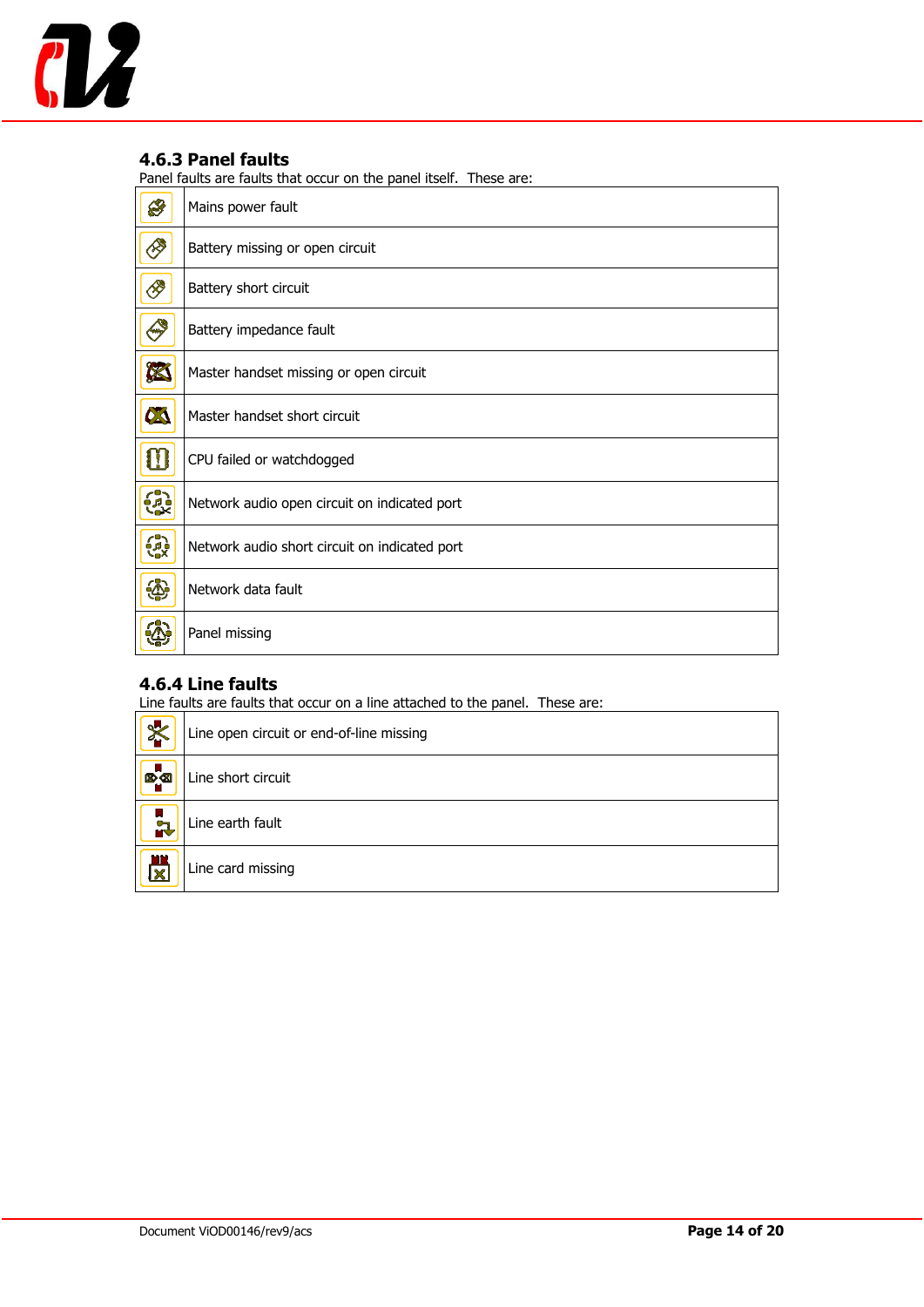### <span id="page-14-0"></span>**5 Indications and Controls**



#### <span id="page-14-1"></span>**5.1 Mode Indicator Summary**

| Mode                | <b>Description</b>                            |  |  |
|---------------------|-----------------------------------------------|--|--|
| Green solid         | Normal state                                  |  |  |
| Red solid           | Outstation off hook                           |  |  |
| Blue solid          | Assist call active                            |  |  |
| <b>Yellow Solid</b> | Refuge (type B) points disabled               |  |  |
| Flashing Red/Blue   | Incoming call/ Assist Call alarm at same time |  |  |

#### <span id="page-14-2"></span>**5.2 Power supply and CPU indicator Summary**

| DC.   | <b>PSU</b> | <b>CPU</b> | <b>Description</b>                                                |
|-------|------------|------------|-------------------------------------------------------------------|
|       |            |            | Mains OK                                                          |
|       |            |            | Mains failure                                                     |
|       |            |            | Battery OK                                                        |
| x     | Flash      |            | Battery open circuit                                              |
| x     |            |            | Battery short circuit                                             |
| Flash |            |            | Battery high impedance                                            |
|       |            |            | PSU processor fail                                                |
|       |            |            | Display or Exchange Processor Fault or Display-Exchange comms flt |
|       |            |            |                                                                   |

 $\checkmark$  = LED illuminated  $x = LED$  off

Flash= LED Flashing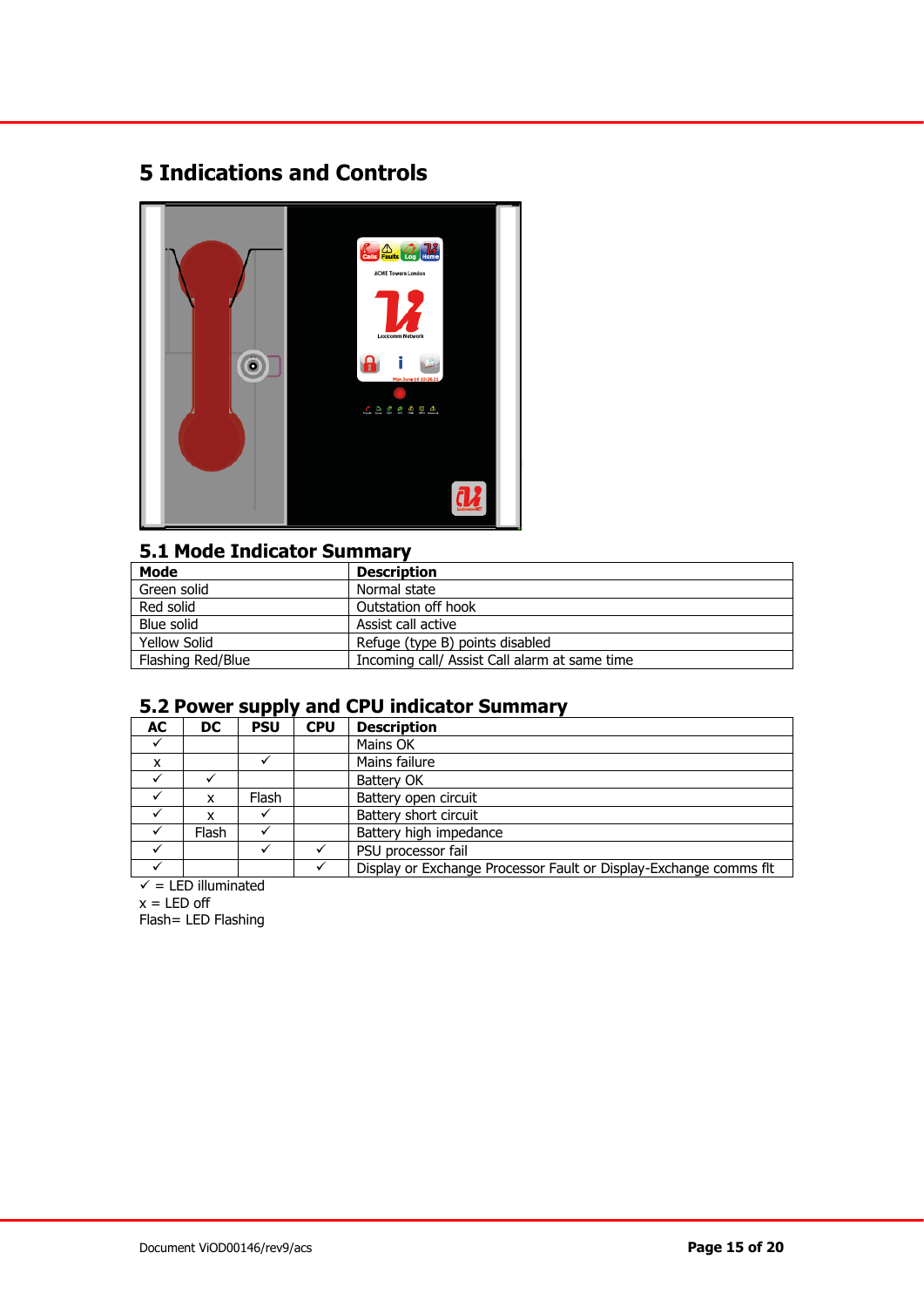

### <span id="page-15-0"></span>**6 Maintenance**

It is a requirement of BS 5839-9:2021 that a maintenance agreement be in place for the EVCS. The maintenance schedule should be as follows:

| <b>Frequency</b>                                                                                         | <b>Test</b>                                                                            |  |
|----------------------------------------------------------------------------------------------------------|----------------------------------------------------------------------------------------|--|
| Weekly                                                                                                   | Test a different outstation on the system each week and make a call to the control.    |  |
|                                                                                                          | Repeat each week until all outstations and master stations are tested. Record these    |  |
|                                                                                                          | results in the site log. If more than one master station is present alternate weekly.  |  |
| Engineer call to check system operation, intelligibility, field strength of attached AFILS<br>Biannually |                                                                                        |  |
|                                                                                                          | equipment and check battery health. Record results and any variations into the site    |  |
|                                                                                                          | Loabook.                                                                               |  |
|                                                                                                          | Copy all log files from the on-board Micro SD Card, and erase log directory before     |  |
|                                                                                                          | replacing card (to prevent out of memory errors)                                       |  |
| Yearly                                                                                                   | Engineer call to check system operation perform 100% outstation and master station     |  |
|                                                                                                          | operation, field strength of attached AFILS equipment and check battery health. Record |  |
|                                                                                                          | results and any variations into the site Logbook.                                      |  |
| 5 Yearly                                                                                                 | In addition to Yearly tests replace all batteries and record in Logbook.               |  |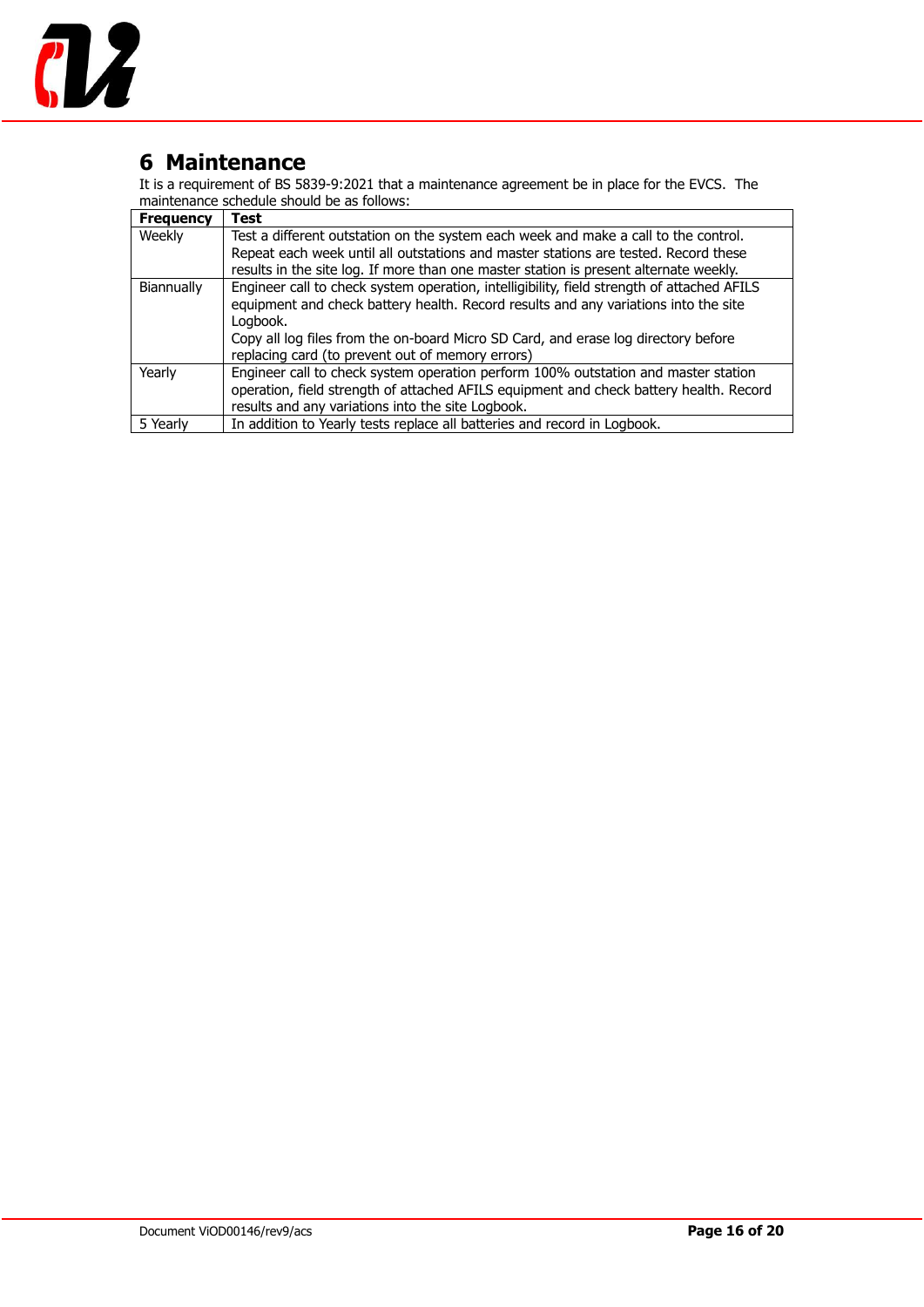### <span id="page-16-0"></span>**7 Certificate**

### **Combined Certificate for Design Installation and Commissioning for an Emergency Voice Communication System (EVCS) to BS5839 part 9 (2021)**

| <b>Site Name</b>                                                                                                                                                                                                                                                                                                                                                                                                                                                                                                                                                  |  |  |  |
|-------------------------------------------------------------------------------------------------------------------------------------------------------------------------------------------------------------------------------------------------------------------------------------------------------------------------------------------------------------------------------------------------------------------------------------------------------------------------------------------------------------------------------------------------------------------|--|--|--|
| <b>Address</b>                                                                                                                                                                                                                                                                                                                                                                                                                                                                                                                                                    |  |  |  |
| <b>Customer</b>                                                                                                                                                                                                                                                                                                                                                                                                                                                                                                                                                   |  |  |  |
| <b>Address</b>                                                                                                                                                                                                                                                                                                                                                                                                                                                                                                                                                    |  |  |  |
| <b>Areas</b><br><b>Covered</b>                                                                                                                                                                                                                                                                                                                                                                                                                                                                                                                                    |  |  |  |
| <b>System Design:</b><br>$\Box$<br>In accordance with section 1 of BS 5839: Part 9: 2021 sub clause 6 the system design<br>is has in accordance with the recommendations of this code except for the following:                                                                                                                                                                                                                                                                                                                                                   |  |  |  |
| <b>Installation:</b><br>П<br>In accordance with section 3 of BS 5839: Part 9: 2021, the wiring has been inspected<br>and tested and been found to be in accordance with the recommendations of this code<br>except for the following:                                                                                                                                                                                                                                                                                                                             |  |  |  |
| <b>Commissioning:</b><br>$\Box$<br>In accordance with Section 4 of BS 5839: Part 9: 2021: sub clause 21.2C<br>Intelligible conversation is heard at all locations.<br>1.<br>2. All controls and indicators operate correctly                                                                                                                                                                                                                                                                                                                                      |  |  |  |
| Acceptance:<br>$\Box$<br>The system is accepted in good working order and, in accordance with BS5839: Part 9,<br>2021, record drawings, operating instructions and a system logbook have been supplied<br>and received.<br>Attention has been drawn to the recommendations concerning user's responsibilities,<br>particularly those concerned with routine attention and test procedures in section 5, and<br>an appointed responsible person should be nominated by the customer in accordance<br>with the recommendations of Section 6 of BS5839 Part 9: 2021. |  |  |  |
| <b>Engineer</b>                                                                                                                                                                                                                                                                                                                                                                                                                                                                                                                                                   |  |  |  |
| <b>Date</b>                                                                                                                                                                                                                                                                                                                                                                                                                                                                                                                                                       |  |  |  |
| <b>Position</b>                                                                                                                                                                                                                                                                                                                                                                                                                                                                                                                                                   |  |  |  |
| Signature:                                                                                                                                                                                                                                                                                                                                                                                                                                                                                                                                                        |  |  |  |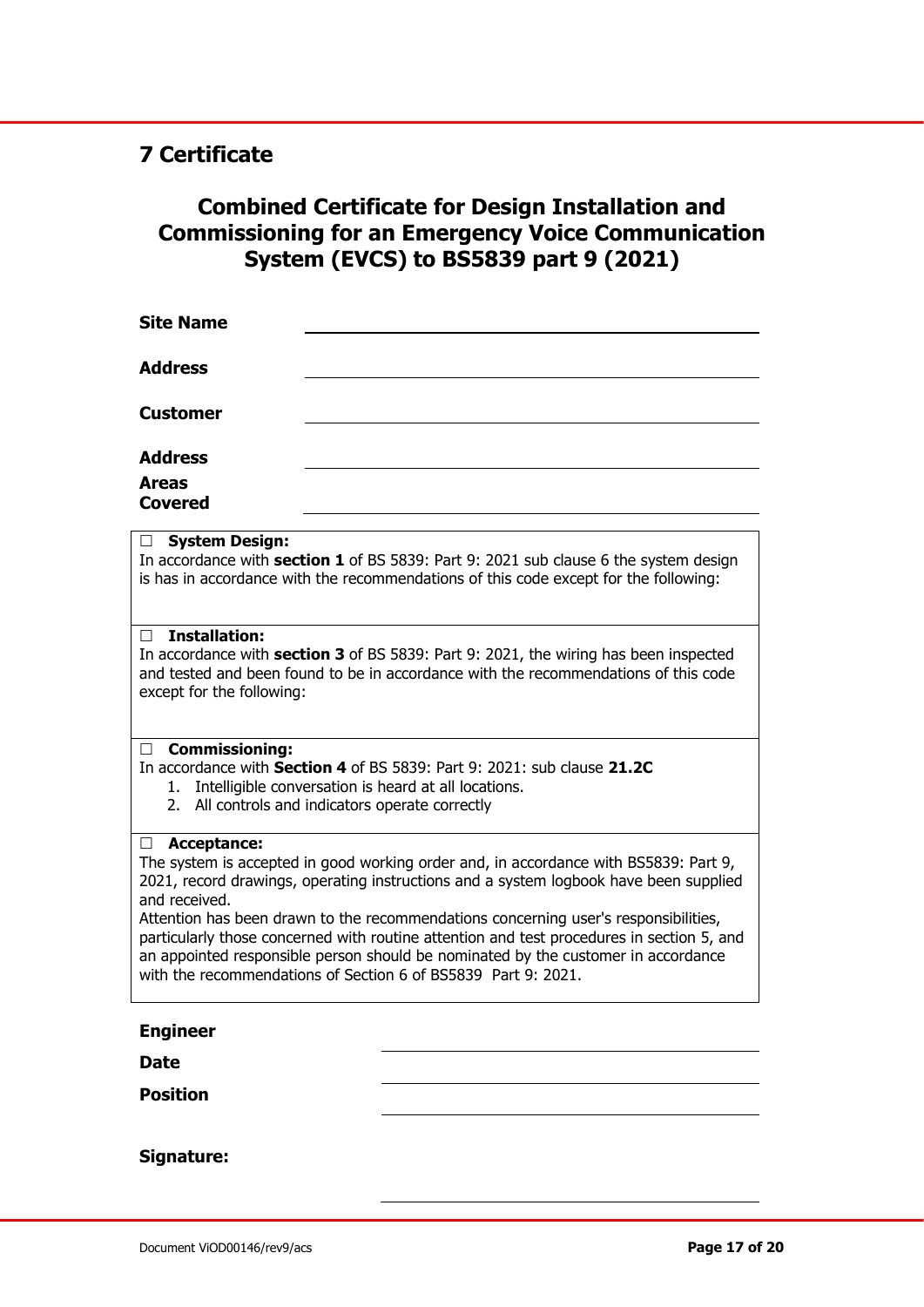

### <span id="page-17-0"></span>**8 Site Specific Information:**

<span id="page-17-1"></span>

| <b>Responsible Person</b><br><b>Date</b> |  |
|------------------------------------------|--|
| <b>Position</b>                          |  |

#### **Signature:**

### <span id="page-17-2"></span>**Equipment Locations**

**Location \_\_\_\_\_\_\_\_\_\_\_\_\_\_\_\_\_\_\_\_\_\_\_\_\_\_\_\_\_\_\_\_\_\_\_\_\_\_\_\_**

| <b>Cable ID</b> | Line           | <b>Area Served</b> |
|-----------------|----------------|--------------------|
|                 | $\mathbf{1}$   |                    |
|                 |                |                    |
|                 | $\sqrt{2}$     |                    |
|                 |                |                    |
|                 | $\mathbf{3}$   |                    |
|                 |                |                    |
|                 | $\overline{4}$ |                    |
|                 |                |                    |
|                 | $\sqrt{5}$     |                    |
|                 |                |                    |
|                 | $\,6\,$        |                    |
|                 |                |                    |
|                 | $\overline{7}$ |                    |
|                 |                |                    |
|                 | $\bf 8$        |                    |
|                 |                |                    |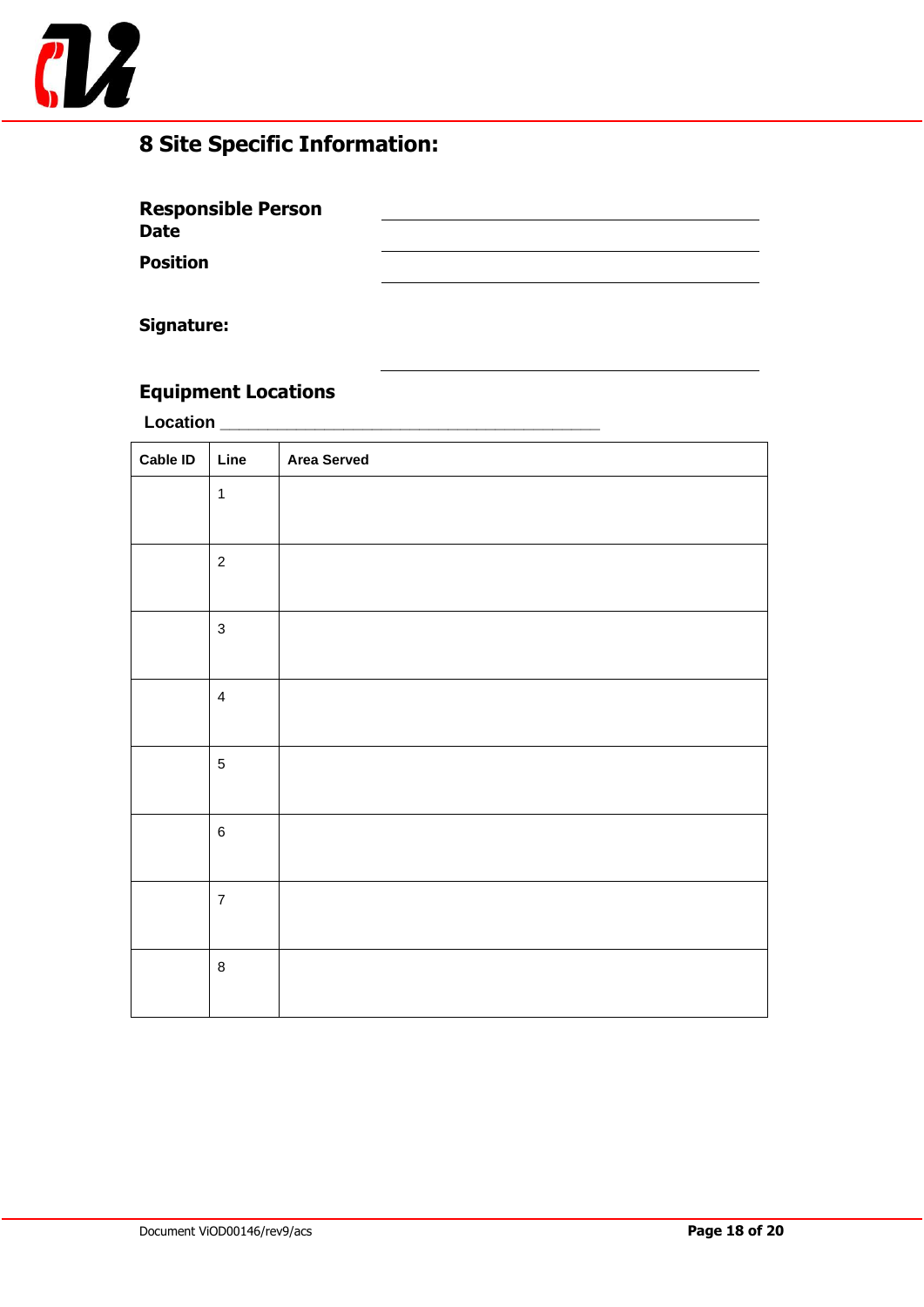## <span id="page-18-0"></span>**Log Book Page 1**

| Date | Event or Work Done           | Engineer | Company Signature |
|------|------------------------------|----------|-------------------|
|      | Lexicomm System commissioned |          |                   |
|      |                              |          |                   |
|      |                              |          |                   |
|      |                              |          |                   |
|      |                              |          |                   |
|      |                              |          |                   |
|      |                              |          |                   |
|      |                              |          |                   |
|      |                              |          |                   |
|      |                              |          |                   |
|      |                              |          |                   |
|      |                              |          |                   |
|      |                              |          |                   |
|      |                              |          |                   |
|      |                              |          |                   |
|      |                              |          |                   |
|      |                              |          |                   |
|      |                              |          |                   |
|      |                              |          |                   |
|      |                              |          |                   |
|      |                              |          |                   |